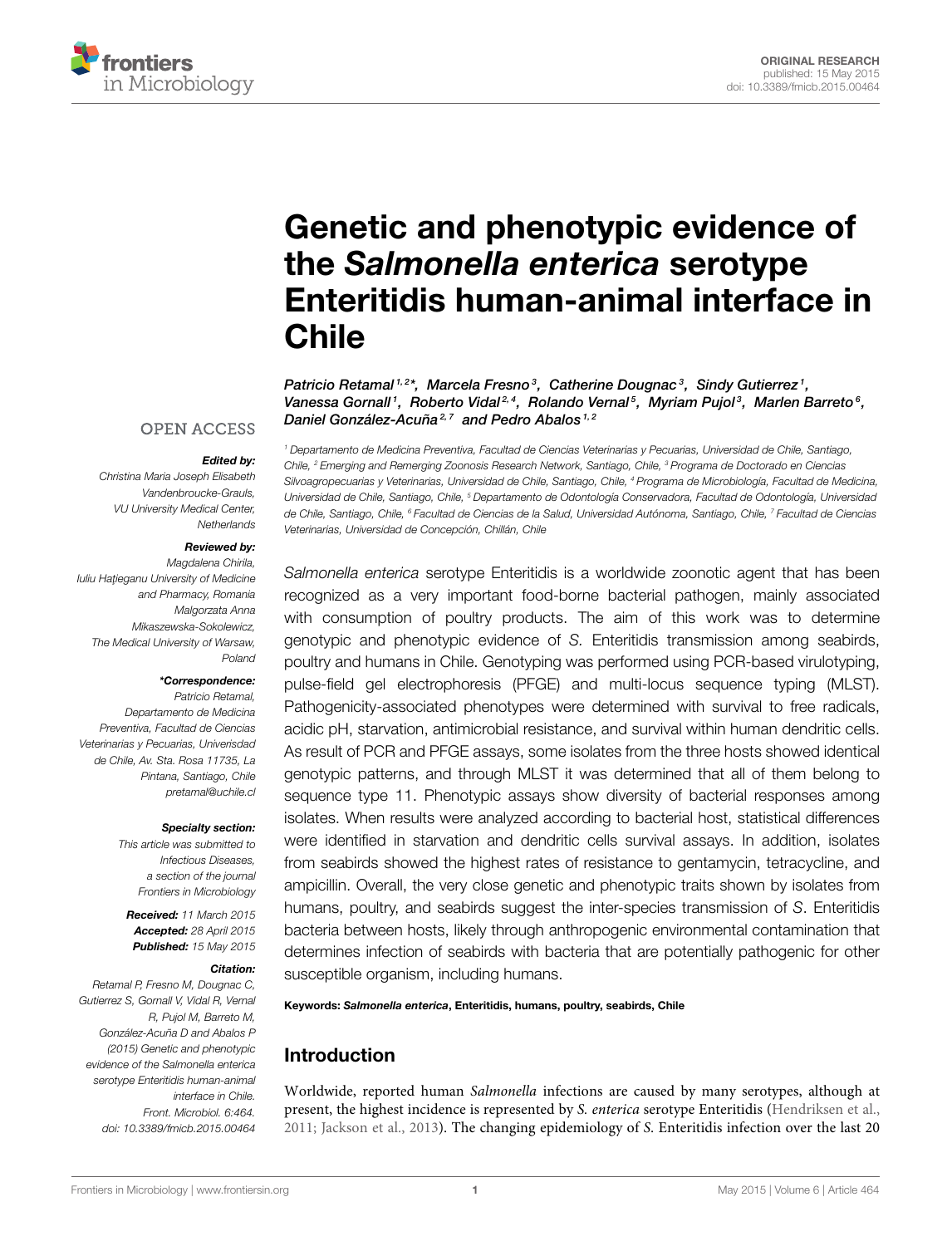years has allowed this serotype to become the most prevalent among S. enterica serotypes, and is therefore considered an emergent pathogen. Sources of S. Enteritidis are generally associated with commercial poultry products, mainly undercooked eggs and meat [\(Jackson et al., 2013\)](#page-9-0). In Chile, S. Enteritidis emerged in 1994, causing food-borne disease in humans and is now included in surveillance systems for both animal and public health services [\(Fernandez et al., 2003\)](#page-8-1). However, its current endemic condition has shown increasing incidence during the last years, in spite of sanitary regulations and a previous successful campaign against S. Typhi (Fica et al., [2012\)](#page-8-2). The epidemiological link between poultry and human S. Enteritidis infection has been confirmed through genotypic analysis that has shown the presence of two major S. Enteritidis subtypes distributed between both hosts in the Chilean territory [\(Fernandez et al., 2003\)](#page-8-1). However, because some clinical strains show unique genetic patterns, it seems that infection of humans is also coming from different unknown sources.

Regarding wildlife hosts, seabirds have been associated elsewhere with zoonotic serotypes of S. enterica, with evidence that suggests a direct bacterial transmission either among themselves, with other animals or humans [\(Reche et al., 2003;](#page-9-1) [Pennycott et al., 2006;](#page-9-2) [Dhama et al., 2008;](#page-8-3) [Skov et al., 2008;](#page-9-3) [Horton et al., 2013;](#page-8-4) [Gruszynski et al., 2014\)](#page-8-5). In addition, along the Chilean coast, zoonotic and multi-drug resistant (MDR) Salmonella strains have been detected in seashore animals, specifically seabirds and pinnipeds [\(Lopez-Martin et al., 2011;](#page-9-4) [Sturm et al., 2011;](#page-9-5) [Rodriguez et al., 2012a;](#page-9-6) [Fresno et al.,](#page-8-6) [2013\)](#page-8-6).

The extended geographical distribution, host range and genome plasticity of S. Enteritidis have determined genotypic and phenotypic diversity among strains, which contain a striking number of variably detected chromosomal and plasmid genes that may be related to diverse clinical outcomes and adaptive changes favoring survival in different hosts (Pan et al., [2009;](#page-9-7) [Huehn et al., 2010\)](#page-9-8). However, direct correlations between genotypes and phenotypes would not be obvious, since indistinguishable genetic patterns have shown major differences in pathogenicity-associated phenotypes [\(Yim et al.,](#page-9-9) [2010\)](#page-9-9).

Because of the increasing impact of S. Enteritidis on public health in Chile and the unknown role of wildlife in its epidemiology, the aim of this work was to determine genotypic and phenotypic evidence of S. Enteritidis transmission among seabirds, poultry and humans in Chile.

# Materials and Methods

#### Isolates

Ninety S. Enteritidis isolates previously isolated from humans, poultry, and seabirds  $(n = 30 \text{ each})$  were analyzed (**[Table 1](#page-2-0)**). Bacteria were grown routinely in liquid culture with Luria-Bertani (LB) medium (Bacto Tryptone, 10 g/L; Bacto Yeast Extract, 5 g/L; NaCl, 5 g/L) adjusted to pH 7 (NaHPO4/NaH2PO4 25 mM), at 37◦C for 24 h, with shaking. When necessary, media were solidified by the addition of agar (15 g/L).

## Genotypic Assays Virulotyping

This PCR based test was performed for the identification of genes invA, pefA, spvC, sirA, gipA, SEN1417, trhH, and prot6e, all of them associated with virulence that have been variably detected in S. Enteritidis [\(Pan et al., 2009;](#page-9-7) [Huehn et al., 2010\)](#page-9-8). After bacterial growth, PCR reactions were performed under standard conditions, as previously described [\(Fresno et al., 2013\)](#page-8-6).

## Pulse-Field Gel Electrophoresis (PFGE)

This assay followed the PulseNet protocol [\(Ribot et al.,](#page-9-10) [2006\)](#page-9-10). The electrophoresis was performed using CHEF DRIII CHILER (Bio-Rad) equipment. DNA was digested with XbaI (50U/sample) endonuclease. PFGE patterns were analyzed with the GEL COMPAR II software (Applied Maths), using the Dice similarity coefficient with a 1% tolerance in band position.

#### **Clustering**

Results from virulotyping and PFGE were analyzed through the construction of a binary matrix using "1" for presence and "0" for absence of genes or bands from each isolate. Clusters were determined using via the unweighted pair group method (UPGMA) using TREECON software, and the discriminatory power (DP) was calculated with the Simpson's index of diversity, as reported in a previous study [\(Hunter and Gaston, 1988\)](#page-9-11).

#### MultiLocus Sequence Typing (MLST)

This procedure was based on sequencing seven housekeeping genes of S. enterica [\(Achtman et al., 2012\)](#page-8-7), using the primers described in the MLST public database [\(http://mlst.warwick.ac.](http://mlst.warwick.ac.uk/mlst/) [uk/mlst/\)](http://mlst.warwick.ac.uk/mlst/). The sequence type was determined according to the scheme provided on this site.

#### Phenotypic Assays

#### Hydrogen Peroxide and Sodium Nitrite Survival Assays

These assays were performed as described by [Lu et al. \(2002\)](#page-9-12). Briefly, after an overnight growth of bacteria in LB broth the cultures were diluted 1/100 in LB pH 7 or LB pH 5 and challenged with 15 mM  $H_2O_2$  or 10mM NaNO<sub>2</sub>, respectively. Then, cultures were incubated at 37 $\mathrm{^{\circ}C}$  with shaking for 30 min with H<sub>2</sub>O<sub>2</sub>, or for  $3 h$  with  $NaNO<sub>2</sub>$ . For survival rate analysis, aliquots of culture were plated in triplicate before (time 0) and after challenge (30 min or 3 h). Survival was expressed as the percentage of colony forming units (CFU) after the assay; the count before the challenge was considered as 100%.

#### Acidic pH Survival

After overnight growth in LB broth, bacteria were washed three times with LB pH 3 (citric acid 0.1 M), diluted 1/100 in the same medium and incubated with shaking at 37◦C for 3 h. Survival analysis was performed as with  $H_2O_2$  and NaNO<sub>2</sub> assays, with CFU counts at 0 and 3 h.

#### Starvation Survival Assay

This procedure was based on published reports (Spector and Cubitt, [1992;](#page-9-13) [O'neal et al., 1994\)](#page-9-14), with some modifications.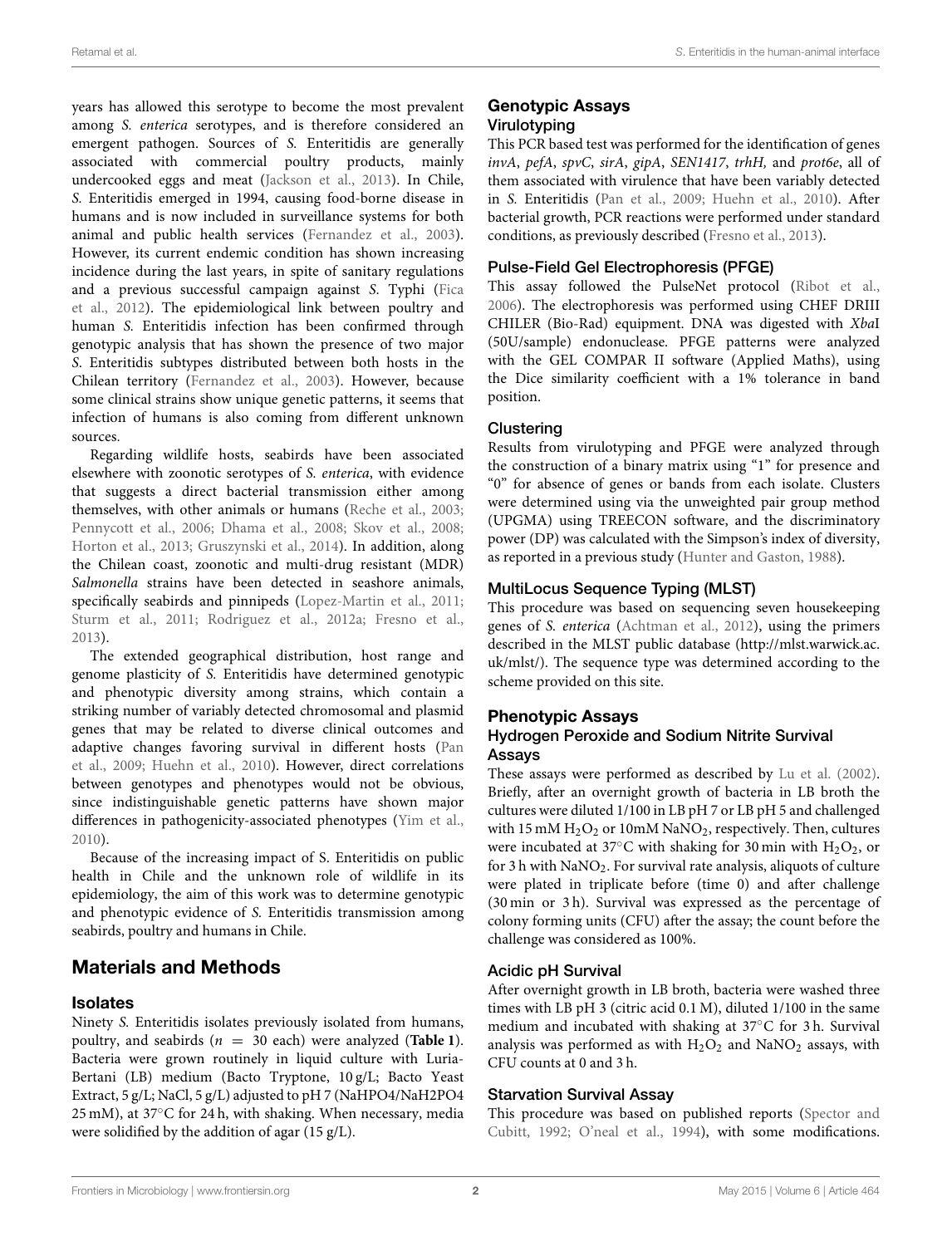#### <span id="page-2-0"></span>TABLE 1 | Salmonella enterica ser. Enteritidis strains utilized in this study.

| Strain ID Source         |                          | Hosta     | Virulence genes |  | Antimicrobial resistance <sup>b</sup> |                                                                               |  |  |  |  |  |  |  |  |  |            |
|--------------------------|--------------------------|-----------|-----------------|--|---------------------------------------|-------------------------------------------------------------------------------|--|--|--|--|--|--|--|--|--|------------|
|                          |                          |           |                 |  |                                       | invA pefA spvC sirA gipA SEN1417 trhH prot6e ENR AMC CTX CN TE STX EFT CE AMP |  |  |  |  |  |  |  |  |  | <b>CFR</b> |
| SEN1                     | Valparaíso               | Poultry   |                 |  |                                       |                                                                               |  |  |  |  |  |  |  |  |  |            |
| SEN <sub>2</sub>         |                          |           |                 |  |                                       |                                                                               |  |  |  |  |  |  |  |  |  |            |
|                          | Valparaíso               | Poultry   |                 |  |                                       |                                                                               |  |  |  |  |  |  |  |  |  |            |
| SEN <sub>3</sub>         | Valparaíso               | Poultry   |                 |  |                                       |                                                                               |  |  |  |  |  |  |  |  |  |            |
| SEN4                     | Valparaíso               | Poultry   |                 |  |                                       |                                                                               |  |  |  |  |  |  |  |  |  |            |
| SEN <sub>5</sub>         | Valparaíso               | Poultry   |                 |  |                                       |                                                                               |  |  |  |  |  |  |  |  |  |            |
| SEN <sub>6</sub>         | Valparaíso               | Poultry   |                 |  |                                       |                                                                               |  |  |  |  |  |  |  |  |  |            |
| SEN7                     | Valparaíso               | Poultry   |                 |  |                                       |                                                                               |  |  |  |  |  |  |  |  |  |            |
| SEN <sub>8</sub><br>SEN9 | Valparaíso<br>Valparaíso | Poultry   |                 |  |                                       |                                                                               |  |  |  |  |  |  |  |  |  |            |
|                          |                          | Poultry   |                 |  |                                       |                                                                               |  |  |  |  |  |  |  |  |  |            |
| SEN <sub>10</sub>        | Valparaíso               | Poultry   |                 |  |                                       |                                                                               |  |  |  |  |  |  |  |  |  |            |
| SEN11                    | Valparaíso               | Poultry   |                 |  |                                       |                                                                               |  |  |  |  |  |  |  |  |  |            |
| SEN <sub>12</sub>        | Valparaíso               | Poultry   |                 |  |                                       |                                                                               |  |  |  |  |  |  |  |  |  |            |
| SEN <sub>13</sub>        | Valparaíso               | Poultry   |                 |  |                                       |                                                                               |  |  |  |  |  |  |  |  |  |            |
| SEN <sub>14</sub>        | Valparaíso               | Poultry   |                 |  |                                       |                                                                               |  |  |  |  |  |  |  |  |  |            |
| SEN <sub>15</sub>        | Biobío                   | Kelp gull |                 |  |                                       |                                                                               |  |  |  |  |  |  |  |  |  |            |
| SEN <sub>16</sub>        | Biobío                   | Kelp gull |                 |  |                                       |                                                                               |  |  |  |  |  |  |  |  |  |            |
| SEN17                    | Biobío                   | Kelp gull |                 |  |                                       |                                                                               |  |  |  |  |  |  |  |  |  |            |
| SEN <sub>18</sub>        | Biobío                   | Kelp gull |                 |  |                                       |                                                                               |  |  |  |  |  |  |  |  |  |            |
| SEN <sub>19</sub>        | Biobío                   | Kelp gull |                 |  |                                       |                                                                               |  |  |  |  |  |  |  |  |  |            |
| SEN <sub>20</sub>        | Biobío                   | Kelp gull |                 |  |                                       |                                                                               |  |  |  |  |  |  |  |  |  |            |
| SEN21                    | Antofagasta              | Human     |                 |  |                                       |                                                                               |  |  |  |  |  |  |  |  |  |            |
| SEN22                    | Metropolitana            | Human     |                 |  |                                       |                                                                               |  |  |  |  |  |  |  |  |  |            |
| SEN23                    | Metropolitana Human      |           |                 |  |                                       |                                                                               |  |  |  |  |  |  |  |  |  |            |
| SEN24                    | Metropolitana Human      |           |                 |  |                                       |                                                                               |  |  |  |  |  |  |  |  |  |            |
| SEN <sub>25</sub>        | Arica                    | Human     |                 |  |                                       |                                                                               |  |  |  |  |  |  |  |  |  |            |
| SEN26                    | Arica                    | Human     |                 |  |                                       |                                                                               |  |  |  |  |  |  |  |  |  |            |
| SEN27                    | Antofagasta              | Human     |                 |  |                                       |                                                                               |  |  |  |  |  |  |  |  |  |            |
| SEN28                    | Coquimbo                 | Human     |                 |  |                                       |                                                                               |  |  |  |  |  |  |  |  |  |            |
| SEN <sub>29</sub>        | Valparaíso               | Human     |                 |  |                                       |                                                                               |  |  |  |  |  |  |  |  |  |            |
| SEN30                    | Biobío                   | Human     |                 |  |                                       |                                                                               |  |  |  |  |  |  |  |  |  |            |
| SEN31                    | Arica                    | Poultry   |                 |  |                                       |                                                                               |  |  |  |  |  |  |  |  |  |            |
| SEN32                    | O'Higgins                | Poultry   |                 |  |                                       |                                                                               |  |  |  |  |  |  |  |  |  |            |
| SEN46                    | Arica                    | Poultry   |                 |  |                                       |                                                                               |  |  |  |  |  |  |  |  |  |            |
| SEN47                    | Arica                    | Poultry   |                 |  |                                       |                                                                               |  |  |  |  |  |  |  |  |  |            |
| SEN48                    | Valparaíso               | Human     |                 |  |                                       |                                                                               |  |  |  |  |  |  |  |  |  |            |
| SEN49                    | Atacama                  | Human     |                 |  |                                       |                                                                               |  |  |  |  |  |  |  |  |  |            |
| SEN <sub>50</sub>        | Metropolitana            | Human     |                 |  |                                       |                                                                               |  |  |  |  |  |  |  |  |  |            |
| SEN51                    | Metropolitana Human      |           |                 |  |                                       |                                                                               |  |  |  |  |  |  |  |  |  |            |
| SEN52                    | Metropolitana Human      |           |                 |  |                                       |                                                                               |  |  |  |  |  |  |  |  |  |            |
| SEN <sub>53</sub>        | Valparaíso               | Human     |                 |  |                                       |                                                                               |  |  |  |  |  |  |  |  |  |            |
| SEN54                    | Valparaíso               | Human     |                 |  |                                       |                                                                               |  |  |  |  |  |  |  |  |  |            |
| SEN55                    | O'Higgins                | Human     |                 |  |                                       |                                                                               |  |  |  |  |  |  |  |  |  |            |
| SEN56                    | Biobío                   | Human     |                 |  |                                       |                                                                               |  |  |  |  |  |  |  |  |  |            |
| SEN57                    | Metropolitana            | Human     |                 |  |                                       |                                                                               |  |  |  |  |  |  |  |  |  |            |
| SEN58                    | Metropolitana            | Human     |                 |  |                                       |                                                                               |  |  |  |  |  |  |  |  |  |            |
| SEN59                    | Los Lagos                | Human     |                 |  |                                       |                                                                               |  |  |  |  |  |  |  |  |  |            |
| SEN72                    | Coquimbo                 | Human     |                 |  |                                       |                                                                               |  |  |  |  |  |  |  |  |  |            |
| SEN73                    | Magallanes               | Human     |                 |  |                                       |                                                                               |  |  |  |  |  |  |  |  |  |            |
| SEN74                    | Los Lagos                | Human     |                 |  |                                       |                                                                               |  |  |  |  |  |  |  |  |  |            |

(Continued)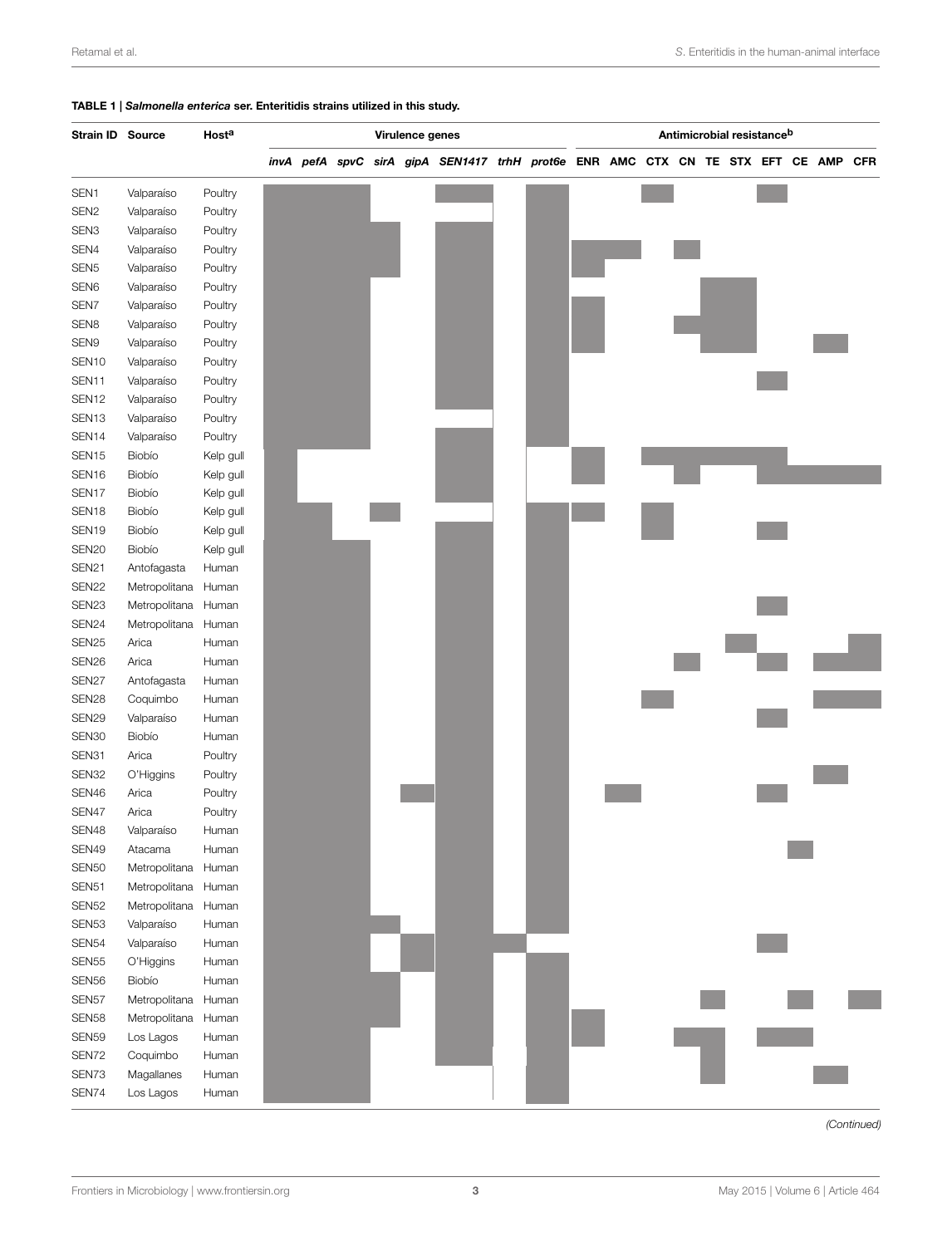#### <span id="page-3-0"></span>TABLE 1 | Continued

| Strain ID Source |                       | Host <sup>a</sup> | Virulence genes |  |  |  | Antimicrobial resistance <sup>b</sup>                                         |  |  |  |  |  |  |  |  |  |  |            |
|------------------|-----------------------|-------------------|-----------------|--|--|--|-------------------------------------------------------------------------------|--|--|--|--|--|--|--|--|--|--|------------|
|                  |                       |                   |                 |  |  |  | invA pefA spvC sirA gipA SEN1417 trhH prot6e ENR AMC CTX CN TE STX EFT CE AMP |  |  |  |  |  |  |  |  |  |  | <b>CFR</b> |
| SEN75            | Coquimbo              | Human             |                 |  |  |  |                                                                               |  |  |  |  |  |  |  |  |  |  |            |
| SEN76            | Valparaíso            | Human             |                 |  |  |  |                                                                               |  |  |  |  |  |  |  |  |  |  |            |
| SEN77            | Valparaíso            | Human             |                 |  |  |  |                                                                               |  |  |  |  |  |  |  |  |  |  |            |
| SEN78            | Metropolitana         | Human             |                 |  |  |  |                                                                               |  |  |  |  |  |  |  |  |  |  |            |
| SEN79            | Metropolitana         | Human             |                 |  |  |  |                                                                               |  |  |  |  |  |  |  |  |  |  |            |
| SEN80            | Metropolitana         | Poultry           |                 |  |  |  |                                                                               |  |  |  |  |  |  |  |  |  |  |            |
| SEN81            | Los Ríos              | Poultry           |                 |  |  |  |                                                                               |  |  |  |  |  |  |  |  |  |  |            |
| SEN82            | Los Ríos              | Poultry           |                 |  |  |  |                                                                               |  |  |  |  |  |  |  |  |  |  |            |
| SEN83            | Arica                 | Poultry           |                 |  |  |  |                                                                               |  |  |  |  |  |  |  |  |  |  |            |
| SEN85            | Metropolitana         | Poultry           |                 |  |  |  |                                                                               |  |  |  |  |  |  |  |  |  |  |            |
| SEN86            | Metropolitana         | Poultry           |                 |  |  |  |                                                                               |  |  |  |  |  |  |  |  |  |  |            |
| SEN87            | Metropolitana         | Poultry           |                 |  |  |  |                                                                               |  |  |  |  |  |  |  |  |  |  |            |
| SEN88            | Metropolitana         | Poultry           |                 |  |  |  |                                                                               |  |  |  |  |  |  |  |  |  |  |            |
| SEN89            | Metropolitana Poultry |                   |                 |  |  |  |                                                                               |  |  |  |  |  |  |  |  |  |  |            |
| SEN90            | Metropolitana         | Poultry           |                 |  |  |  |                                                                               |  |  |  |  |  |  |  |  |  |  |            |
| SEN91            | Metropolitana         | Poultry           |                 |  |  |  |                                                                               |  |  |  |  |  |  |  |  |  |  |            |
| SEN92            | Metropolitana         | Poultry           |                 |  |  |  |                                                                               |  |  |  |  |  |  |  |  |  |  |            |
| SEN95            | Arica                 | Franklin gull     |                 |  |  |  |                                                                               |  |  |  |  |  |  |  |  |  |  |            |
| SEN96            | Magallanes            | Penguin           |                 |  |  |  |                                                                               |  |  |  |  |  |  |  |  |  |  |            |
| SEN97            | Coquimbo              | Kelp gull         |                 |  |  |  |                                                                               |  |  |  |  |  |  |  |  |  |  |            |
| SEN98            | Coquimbo              | Kelp gull         |                 |  |  |  |                                                                               |  |  |  |  |  |  |  |  |  |  |            |
| SEN99            | Coquimbo              | Kelp gull         |                 |  |  |  |                                                                               |  |  |  |  |  |  |  |  |  |  |            |
| <b>SEN100</b>    | Coquimbo              | Kelp gull         |                 |  |  |  |                                                                               |  |  |  |  |  |  |  |  |  |  |            |
| <b>SEN101</b>    | Coquimbo              | Kelp gull         |                 |  |  |  |                                                                               |  |  |  |  |  |  |  |  |  |  |            |
| <b>SEN102</b>    | Coquimbo              | Kelp gull         |                 |  |  |  |                                                                               |  |  |  |  |  |  |  |  |  |  |            |
| <b>SEN103</b>    | Coquimbo              | Kelp gull         |                 |  |  |  |                                                                               |  |  |  |  |  |  |  |  |  |  |            |
| <b>SEN104</b>    | Coquimbo              | Kelp gull         |                 |  |  |  |                                                                               |  |  |  |  |  |  |  |  |  |  |            |
| <b>SEN105</b>    | Coquimbo              | Kelp gull         |                 |  |  |  |                                                                               |  |  |  |  |  |  |  |  |  |  |            |
| <b>SEN106</b>    | Coquimbo              | Kelp gull         |                 |  |  |  |                                                                               |  |  |  |  |  |  |  |  |  |  |            |
| <b>SEN107</b>    | Coquimbo              | Kelp gull         |                 |  |  |  |                                                                               |  |  |  |  |  |  |  |  |  |  |            |
| <b>SEN108</b>    | Valparaíso            | Kelp gull         |                 |  |  |  |                                                                               |  |  |  |  |  |  |  |  |  |  |            |
| <b>SEN109</b>    | Valparaíso            | Kelp gull         |                 |  |  |  |                                                                               |  |  |  |  |  |  |  |  |  |  |            |
| <b>SEN110</b>    | Valparaíso            | Kelp gull         |                 |  |  |  |                                                                               |  |  |  |  |  |  |  |  |  |  |            |
| <b>SEN111</b>    | Valparaíso            | Kelp gull         |                 |  |  |  |                                                                               |  |  |  |  |  |  |  |  |  |  |            |
| <b>SEN112</b>    | Valparaíso            | Kelp gull         |                 |  |  |  |                                                                               |  |  |  |  |  |  |  |  |  |  |            |
| <b>SEN113</b>    | Valparaíso            | Kelp gull         |                 |  |  |  |                                                                               |  |  |  |  |  |  |  |  |  |  |            |
| <b>SEN114</b>    | Valparaíso            | Kelp gull         |                 |  |  |  |                                                                               |  |  |  |  |  |  |  |  |  |  |            |
| <b>SEN115</b>    | Valparaíso            | Kelp gull         |                 |  |  |  |                                                                               |  |  |  |  |  |  |  |  |  |  |            |
| <b>SEN116</b>    | Valparaíso            | Kelp gull         |                 |  |  |  |                                                                               |  |  |  |  |  |  |  |  |  |  |            |
| <b>SEN117</b>    | Valparaíso            | Kelp gull         |                 |  |  |  |                                                                               |  |  |  |  |  |  |  |  |  |  |            |
| <b>SEN118</b>    | Valparaíso            | Kelp gull         |                 |  |  |  |                                                                               |  |  |  |  |  |  |  |  |  |  |            |

Virulence genes and antimicrobial resistance phenotypes appear with shaded squares.

a Poultry, Gallus gallus; Human, Homo sapiens; Kelp gull, Larus dominicanus; Franklin' gull, Leucophaeus pipixcan; Penguin, Spheniscus magellanicus.

bAMC, Amoxicillin-clavulanic acid; AMP, Ampicillin; CTX, Cefotaxime; CFR, Cefadroxil; CE, Cefradine; EFT, Ceftiofur; ENR, Enrofloxacin; CN, Gentamicin; STX, Trimethoprimsulfamethoxazol; TE, Tetracycline.

Briefly, bacterial isolates were inoculated into MOPS-buffered salts (MS) hiPCN (MS, 25 mM KH<sub>2</sub>PO<sub>4</sub>/K<sub>2</sub>HPO<sub>4</sub> pH 7.4, 0.4% glucose, 15 mM NH4Cl) media, and then incubated for 16– 18 h at 37◦C. Cultures were washed with distilled water, diluted 1/10 in MS loPCN (MS, 1 mM KH<sub>2</sub>PO<sub>4</sub>/K<sub>2</sub>HPO<sub>4</sub> pH 7.4, 0.2% glucose, 10 mM NH4Cl) media and incubated at 37◦C up to OD<sup>600</sup> 0.3–0.4. Then, 1 mL of this suspension was washed with distilled water, inoculated into 5 mL MS media and incubated at 37◦C for 40 d. Aliquots of culture were plated in triplicate at different times. Survival was expressed as a percentage of CFU in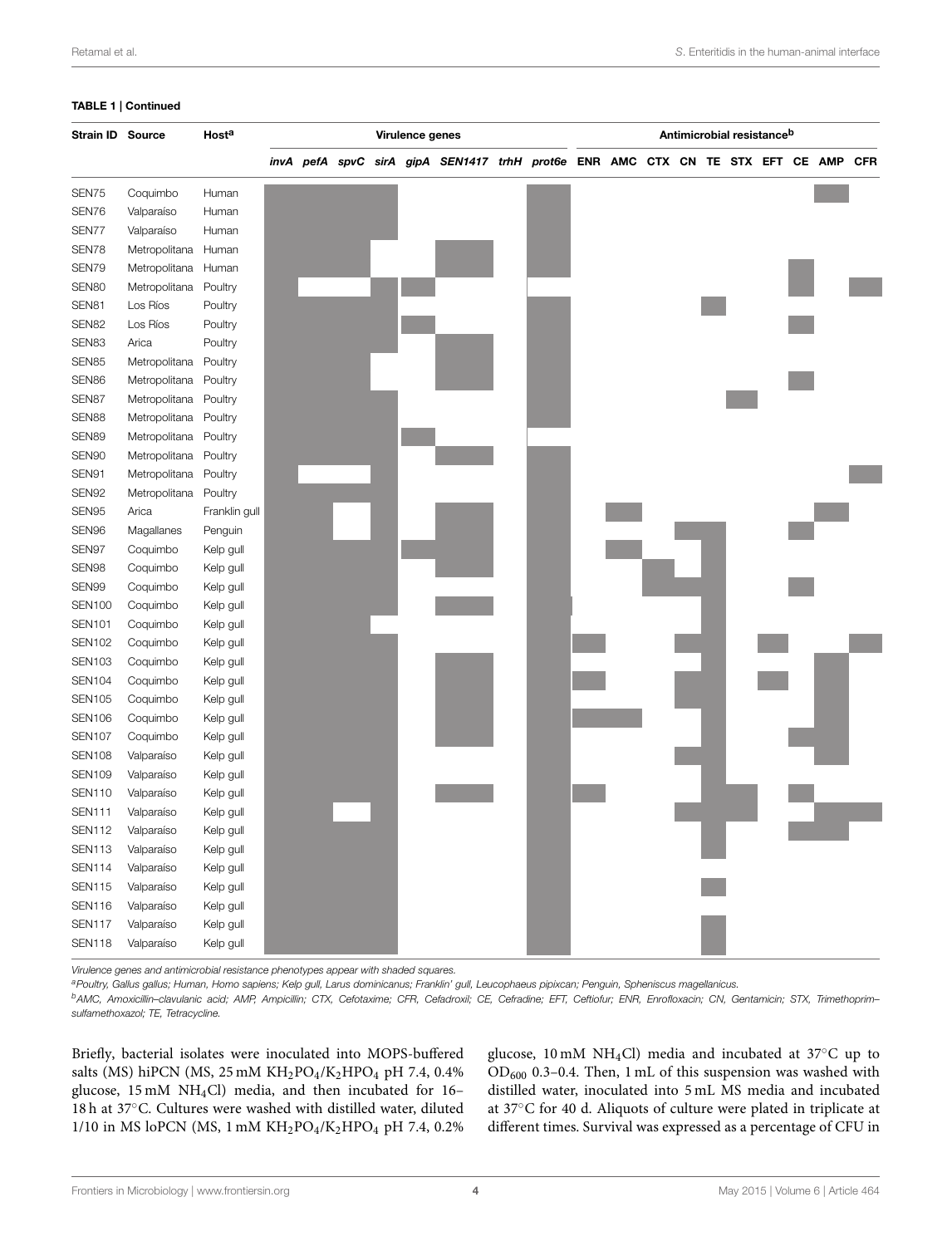relation with the maximal CFU count reached between day 0 and 5, which was considered 100%.

#### Survival within Dendritic Cells (DCs)

For this assay we used nine isolates, three from each host, which showed the highest resistance in the four previous survival assays. For selection, a survival ranking was performed in each assay, assigning 1 to the most susceptible and 90 to the most resistant strain. Then, an average ranking value was calculated for every isolate.

Human peripheral blood mononuclear-derived DCs were obtained from the buffy coats of six healthy donors and prepared as previously described [\(Vernal et al., 2008\)](#page-9-15). For the infection, day 6 DCs were maintained in culture medium (RPMI-1640 with 10% fetal calf serum) and seeded into tissue culture plates at a concentration of  $4\times10^5$  cells per well. Exponential-phase (OD<sub>600</sub>, 0.6) grown bacteria were pelleted and suspended in the same medium. Aliquots of bacteria were added to DCs at a multiplicity of infection (MOI) of 50:1. After 1 h of infection, cells were washed three times with PBS, and incubated with cellular culture medium containing gentamicin  $(200 \mu g/mL)$ . After additional incubation for 2 and 24 h, DCs were washed with PBS and permeabilized for 30 min with 0.1% Triton X-100, and the titers of intracellular bacteria were determined by serial dilution of cell lysates on LB agar plates. The percentage of survival was calculated at 2 h considering the initial inoculant as 100%, and at 24 h considering the CFU counted at 2 h as 100%.

#### Ethics Statement

The human DCs protocol included a written consent of all donors, which was approved by the University of Chile Clinical Hospital Scientific Ethics Committee (OAIC Reference #508/11, Exempt Resolution #570).

#### Antimicrobial Susceptibility

Antimicrobial susceptibility was evaluated by the disk diffusion method following CLSI criteria [\(CLSI, 2010\)](#page-8-8). Antimicrobials tested were (µg/disk) ampicillin (10), amoxicillin–clavulanic acid (20/10), cefotaxime (30), gentamicin (10), trimethoprim– sulfamethoxazol (1.25/23.75), tetracycline (30), ciprofloxacin (5), cefradine (30), ceftiofur (30), and enrofloxacin (10)  $(Oxoid^{\circledR}).$ Escherichia coli ATCC 25922 was utilized as a control strain. The multidrug resistance condition was determined by the simultaneous resistance to three or more antimicrobial classes.

#### Statistical Analysis

Statistical analyses were performed using the ANOVA and Kruskal–Wallis test for independent samples. Categorical data and principal components analyses were performed using data from survival assays and hosts. These tests were calculated using INFOSTAT (2010v) software.

# **Results**

#### Genotypic Assays

PCR detection of virulence genes from 90 S. Enteritidis isolates showed 16 distinct virulotypes, resulting in a low discriminatory power (DP) methodology (0.773) that clustered 80% of isolates within three of these gene combinations (**[Table 2](#page-3-0)**, **[Figure S1](#page-8-9)**). Higher diversity was observed in isolates from poultry and seabirds (9 and 8 virulotypes, respectively) than in isolates detected in humans (5 virulotypes). In addition, virulotypes tended to associate with a specific host  $(P < 0.05)$ , as the most frequent gene combination detected in poultry and human isolates is different from that identified in seabird isolates (virulotypes H and C, respectively. **[Table 2](#page-3-0)**, **[Figure S1](#page-8-9)**). This variation was also observed at genetic level, because spvC and sirA were differentially detected among hosts ( $P < 0.05$ ), being the first most frequent in bacteria found in humans and poultry and the second in those isolated from seabirds (**[Table 3](#page-4-0)**).

Through the PFGE procedure we obtained fingerprints with 8–12 bands, resulting in 10 major clusters (two or more isolates with identical PFGE profiles) that represent 89% of isolates (**[Figure S2](#page-8-10)**). The DP of this method was 0.891, identifying five identical patterns between isolates from seabirds and humans. However, combined PFGE and PCR results showed the highest DP (0.949), with 16 major clusters that contain 70% of isolates. Six of these are mixed clusters, and two of them contain isolates from humans and seabirds (**[Figure 1](#page-5-0)**). The MLST analyses determined that all S. Enteritidis isolates in this study belong to the sequence type (ST) 11.

#### Phenotypic Assays

In pathogenicity-associated phenotypes there was a significant diversity ( $P \sim 0.05$ ) of bacterial survival responses among isolates, which was observed in all these assays (data not shown). When results from individual strains were grouped and analyzed according to bacterial host, statistical differences ( $P < 0.05$ )

<span id="page-4-0"></span>TABLE 2 | Virulence gene combinations (Virulotypes) of Salmonella enterica ser. Enteritidis strains and their frequency according to host.

|          | <b>Virulotypes</b>                                   | Host ( $N^{\circ}$ of strains) |                |                                       |                |  |  |  |  |  |
|----------|------------------------------------------------------|--------------------------------|----------------|---------------------------------------|----------------|--|--|--|--|--|
| ID*      | invA-pefA-spvC-<br>sirA-gipA-SEN1417-<br>trhH-prot6e |                                |                | Human (30) Poultry (30) Seabirds (30) | <b>Total</b>   |  |  |  |  |  |
| $\Omega$ | 10000100                                             | $\Omega$                       | $\Omega$       | 3                                     | 3              |  |  |  |  |  |
| Κ        | 10010001                                             | $\Omega$                       | 1              | $\Omega$                              | 1              |  |  |  |  |  |
| P        | 10011000                                             | $\Omega$                       | 1              | $\Omega$                              | 1              |  |  |  |  |  |
| G        | 11000101                                             | $\Omega$                       | $\Omega$       | 1                                     | 1              |  |  |  |  |  |
|          | 11010001                                             | $\Omega$                       | $\Omega$       | $\mathfrak{p}$                        | 2              |  |  |  |  |  |
| B        | 11010101                                             | $\Omega$                       | O              | $\overline{2}$                        | $\overline{2}$ |  |  |  |  |  |
| F        | 11100001                                             | $\Omega$                       | $\mathfrak{p}$ | $\Omega$                              | $\overline{2}$ |  |  |  |  |  |
| Н        | 11100101                                             | 18                             | 14             | $\mathfrak{p}$                        | 34             |  |  |  |  |  |
| N        | 11101100                                             | 1                              | $\Omega$       | $\Omega$                              | 1              |  |  |  |  |  |
| D        | 11101101                                             | $\Omega$                       | 1              | $\Omega$                              | 1              |  |  |  |  |  |
| M        | 11101110                                             | 1                              | O              | $\Omega$                              | 1              |  |  |  |  |  |
| C        | 11110001                                             | 6                              | 4              | 10                                    | 20             |  |  |  |  |  |
| A        | 11110101                                             | $\overline{4}$                 | 5              | 9                                     | 18             |  |  |  |  |  |
| J.       | 11111000                                             | $\Omega$                       | 1              | $\Omega$                              | 1              |  |  |  |  |  |
|          | 11111001                                             | $\Omega$                       | 1              | $\Omega$                              | 1              |  |  |  |  |  |
| F        | 11111101                                             | $\Omega$                       | Ω              | 1                                     | 1              |  |  |  |  |  |

\*Letters were assigned correlatively according to the order in which isolates appear in the dendogram ([Figure S1](#page-8-9)).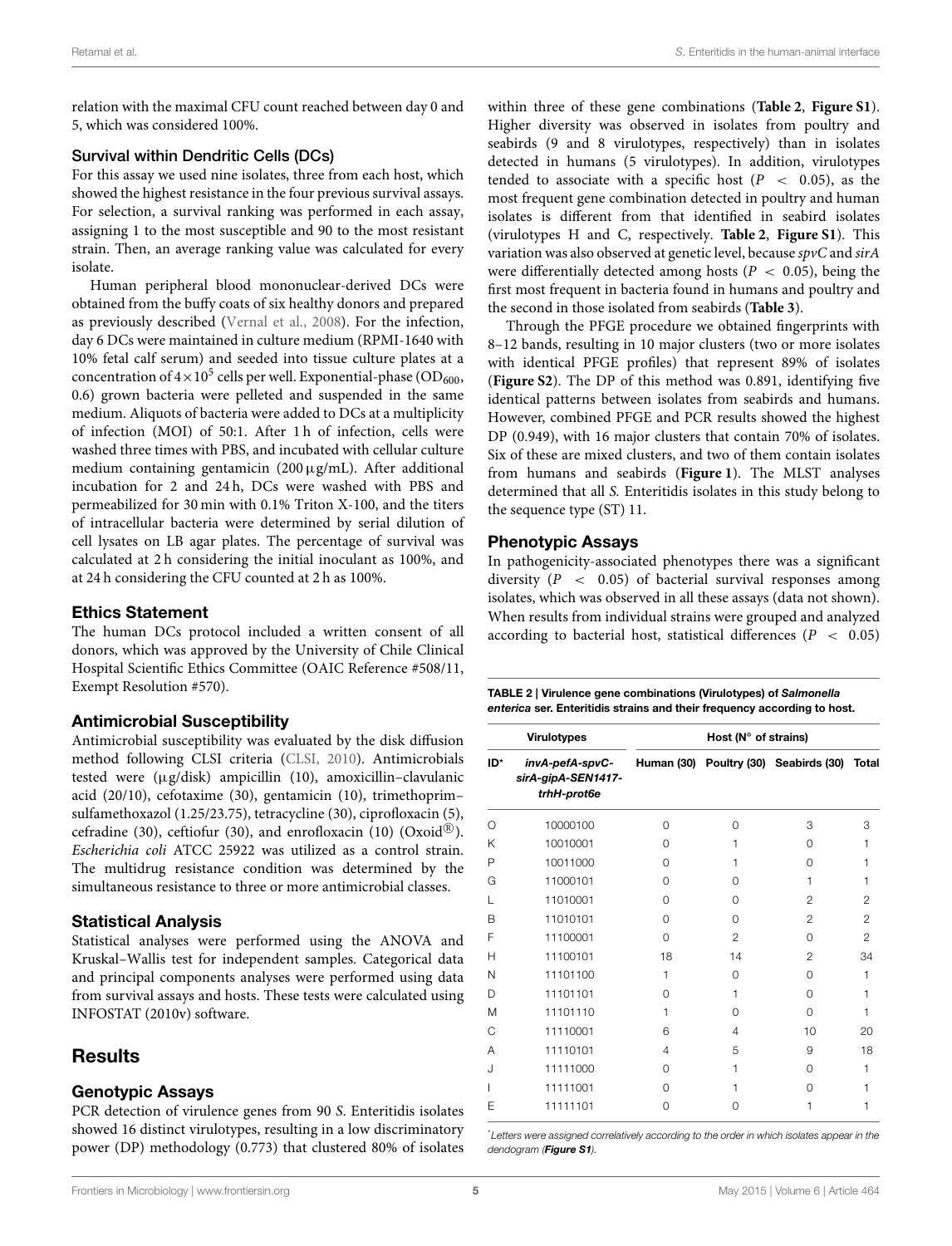<span id="page-5-1"></span>TABLE 3 | Frequency of virulence associated genes in Salmonella enterica ser. Enteritidis strains grouped by host.

| Gene           |                       | Total $N$ (%)        |                       |          |
|----------------|-----------------------|----------------------|-----------------------|----------|
|                | Human N (%)           | Poultry N (%)        | Seabirds $N$ (%)      |          |
| <i>invA</i>    | 30 (100)              | 30 (100)             | 30 (100)              | 90 (100) |
| pefA           | 30 (100)              | 28 (93)              | 27 (90)               | 85 (94)  |
| spvC           | 30 (100) <sup>a</sup> | $28(93)^a$           | $22(73)^{b}$          | 80 (89)  |
| sirA           | 10 (33) <sup>a</sup>  | 13 (43) <sup>a</sup> | $24(80)$ <sup>b</sup> | 47 (52)  |
| gipA           | 2(7)                  | 4(13)                | 1(3)                  | 7(8)     |
| <b>SEN1417</b> | 24 (80)               | 20 (67)              | 18 (60)               | 62 (69)  |
| trhH           | 1(3)                  | 0(0)                 | 0(0)                  | 1(1)     |
| prot6e         | 28 (93)               | 28 (93)              | 27 (90)               | 83 (92)  |

<sup>1</sup> Different letters represents statistical differences between groups ( $p < 0.05$ ).

were identified in starvation and dendritic cells survival assays (**[Table 4](#page-5-1)**), in which isolates from poultry were the most resistant. Isolates from humans expressed higher resistance to short-term starvation (10 d), but later showed the steepest survival decrease and at 30 and 40 d showed similar CFU counts as bacteria belonging to seabirds. Among the top 10 most resistant isolates in each phenotypic assay, those recovered from poultry were consistently the most frequent (**[Figure S3](#page-8-11)**). Within dendritic cells, isolates from humans were the most susceptible (**[Table 4](#page-5-1)**). The relative survival performance of bacteria analyzed according to their hosts can be graphically seen in **[Figure 2](#page-6-0)**. The poultry isolates have the closest position to most of assays, representing their highest survival capabilities in these challenges. Besides, some phenotypic variables are located forming two groups (A and B, **[Figure 2](#page-6-0)**), depicting a high correlation between them.

Resistance to gentamycin, tetracycline and ampicillin was statistically associated with S. Enteritidis isolates from seabirds (P < 0.05, **[Figure 3](#page-6-1)**). Additionally, we detected multidrug resistance (simultaneous resistance to three or more different CLSI antimicrobial clasess) in 13 (43%) isolates recovered from seabirds; in contrast, only 3 (10%) and 4 (13%) human and poultry isolates showed multidrug resistance, respectively (**[Table 1](#page-2-0)**).

Significant associations ( $P < 0.05$ ) between genotypic and phenotypic results were detected when isolates from major clusters (A–D in **[Figure 1](#page-5-0)**) were compared (**[Table 5](#page-6-2)**). The cluster A, which only contains isolates from humans and poultry, shows the lowest survival to acidic pH. The cluster C, which is composed by isolates from the three hosts, shows the lowest survival to nitrite-derived free radicals and the highest survival to short-term starvation (**[Table 5](#page-6-2)**).

## **Discussion**

Wild birds have received attention from sanitary authorities because of both their association with several highly transmissible zoonotic pathogens and their ability to disseminate agents with a wide host range, over wide geographical areas [\(Hubalek, 2004\)](#page-9-16).



<span id="page-5-0"></span>FIGURE 1 | Dendogram showing genetic similarities (%) between Salmonella enterica serovar Enteritidis strains resulting from combined PFGE and PCR data. The ID and host are shown for each isolate. Clusters with at least five isolates sharing more than 95% similarity are indicated with letters A, B, C, and D. Mixed clusters are indicated with letters according to hosts (P, poultry; H, human; S, seabird).The tree was constructed using the UPGMA method with the software TREECON.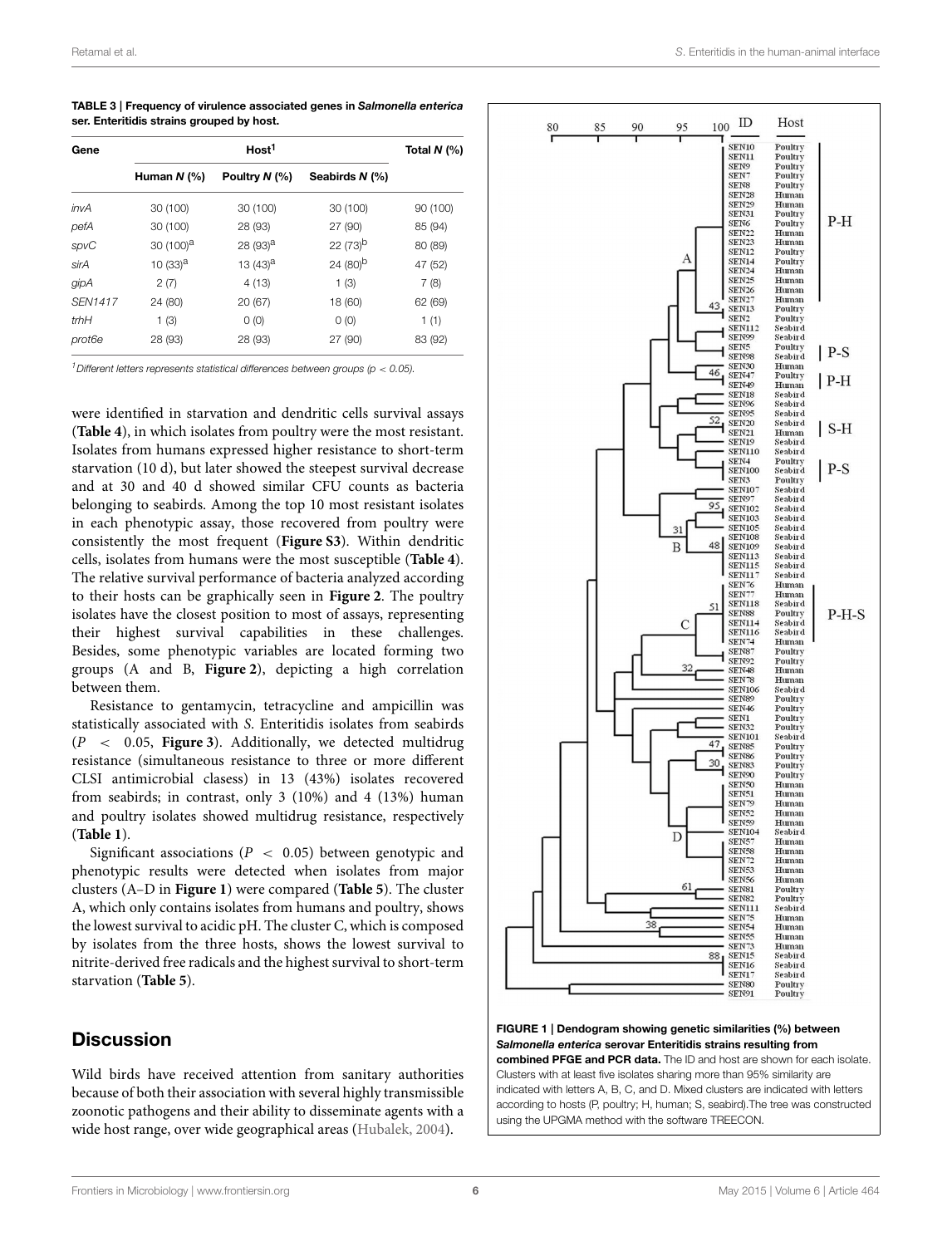<span id="page-6-2"></span>

| TABLE 4   Average survival percentages (%) of Salmonella enterica ser. |
|------------------------------------------------------------------------|
| Enteritidis strains in phenotypic assays grouped by host.              |

| Assay <sup>2</sup> |                    | P-value            |                   |        |
|--------------------|--------------------|--------------------|-------------------|--------|
|                    | Human              | Poultry            | Seabirds          |        |
| pH <sub>3</sub>    | 109.43             | 113.98             | 116.08            | 0.70   |
| $H_2O_2$           | 19.07              | 21.09              | 13.70             | 0.71   |
| NaNO <sub>2</sub>  | 24.29              | 27.30              | 19.80             | 0.85   |
| Starvation 10 d    | 30.64 <sup>a</sup> | 23.39 <sup>a</sup> | $6,19^{b}$        | 0.0004 |
| Starvation 20 d    | 2.31a              | 16.29 <sup>a</sup> | 0.91 <sup>b</sup> | 0.0005 |
| Starvation 30 d    | 0.66 <sup>a</sup>  | 2.73 <sup>b</sup>  | 0.43a             | 0.0022 |
| Starvation 40 d    | 0.39 <sup>a</sup>  | 1.69 <sup>b</sup>  | 0.31 <sup>a</sup> | 0.029  |
| DCs invasion       | $1.4E - 0.5$       | 1.2E-05            | $4.2F - 0.5$      | 0.66   |
| DCs survival       | 1.59a              | 27 17 <sup>C</sup> | 9.49 <sup>b</sup> | 0.0036 |

<sup>1</sup> Different letters represents statistical differences between groups.

 $2$ pH3, H<sub>2</sub>O<sub>2</sub>, NaNO<sub>2</sub> and starvation assays: 30 isolates from every host. Assays with dendritic cells: 3 isolates from every host. Each assay was performed in three independent experiments.



<span id="page-6-0"></span>FIGURE 2 | Principal components analysis (PCA) showing the association between Salmonella enterica ser. Enteritidis hosts (displayed as filled circles) and results of phenotypic assays (displayed as linear axes and empty circles). In parenthesis appears the variability associated to each principal component (PC). S, seabirds; H, human; P, poultry; DC inv, invasion to dendritic cells; DC surv, survival within dendritic cells; pH3, survival to acidic pH; S, starvation assay (10–40 d, 10 to 40 days); 15 mM  $H_2O_2$ , survival to reactive oxygen species; 10 mM  $NaNO_2$ , survival to reactive nitrogen species.

In this work, S. Enteritidis isolates from different hosts have been characterized and compared, attempting to elucidate the human-animal interface of this bacterium in Chile. The existing evidence has established a major transmission chain of S. Enteritidis between poultry and humans through food consumption [\(Fernandez et al., 2003;](#page-8-1) [Fica et al., 2012\)](#page-8-2). However, increasing reports of human cases cannot be solely explained by this link, since prevention efforts have been progressively incorporated in recent years. The use of genotypic and phenotypic methods for bacterial typing was our experimental strategy to shed light on the role of seabirs as a third factor in Salmonella epidemiology.



<span id="page-6-1"></span>FIGURE 3 | Percentages (%) of antimicrobial resistant Salmonella enterica ser. Enteritidis strains grouped according to their hosts. (\*P < 0.05). AMC, Amoxicillin–clavulanic acid; AMP, Ampicillin; CTX, Cefotaxime; CFR, Cefadroxil; CE, Cefradine; EFT, Ceftiofur; ENR, Enrofloxacin; CN, Gentamicin; STX, Trimethoprim–sulfamethoxazol; TE, Tetracycline.

TABLE 5 | Survival percentages (%) of Salmonella enterica ser. Enteritidis genotypic clusters.

| Assay             |                   | P-value          |                    |                   |          |
|-------------------|-------------------|------------------|--------------------|-------------------|----------|
|                   | A                 | В                | C                  | D                 |          |
| pH <sub>3</sub>   | 76.4 <sup>a</sup> | $133.6^{b}$      | 157.8 <sup>b</sup> | $132.6^{b}$       | 0.0002   |
| $H_2O_2$          | 18.8              | 12.1             | 11.5               | 26.3              | 0.1989   |
| NaNO <sub>2</sub> | 33.9 <sup>a</sup> | $20.5^{ab}$      | $5.5^{b}$          | 34.7 <sup>a</sup> | 0.0094   |
| Starvation 10 d   | 67a               | 6.5 <sup>a</sup> | $614^{b}$          | 17.4a             | < 0.0001 |
| Starvation 20 d   | 2.4               | 1.0              | 17.8               | 1.9               | 0.1436   |
| Starvation 30 d   | 2.4               | 0.5              | 2.0                | 0.6               | 0.1462   |
| Starvation 40 d   | 1.6               | 0.2              | 1.5                | 0.3               | 0.2012   |

<sup>1</sup> Isolates constituting clusters appear in [Figure 1](#page-5-0). Different letters represents statistica. differences between clusters.

Virulotyping rapidly allows the discrimination of isolates with diverse pathogenic potential or host specificities [\(Huehn et al.,](#page-9-8) [2010\)](#page-9-8). Despite the low DP of the procedure (0.773), we identified 16 gene combinations heterogeneously distributed among hosts (**[Table 2](#page-3-0)**, **[Figure S1](#page-8-9)**). Variations in the gene repertoire were mainly associated with  $sp\nu C$  and  $s\nu A$  sequences ( $P < 0.05$ ) (**[Table 3](#page-4-0)**). SpvC is a Type III secretion system (T3SS) effector involved in immune evasion and dissemination [\(Haneda et al.,](#page-8-12) [2012\)](#page-8-12), which importance for the colonization of humans seems represented by our 100% spvC detection in isolates from this host (**[Table 3](#page-4-0)**). The spvC instability is due to its location on the pSLT virulence plasmid [\(Fabrega and Vila, 2013\)](#page-8-13), which characterizes the serotypes Enteritidis and Typhimurium. However, the other analyzed pSLT encoded sequences, pefA and prot6e, were not statistically different among hosts, suggesting that the plasmid gain or loss is not a unique variability mechanism for these sequences. On the other hand, the sirA gene encodes a global regulator of virulence, motility and biofilm formation (Teplitski et al., [2006\)](#page-9-17). Its significant association ( $P < 0.05$ ) with bacteria isolated from seabirds suggest particular requirements for S. Enteritidis attachment, survival and transmission in marine environments.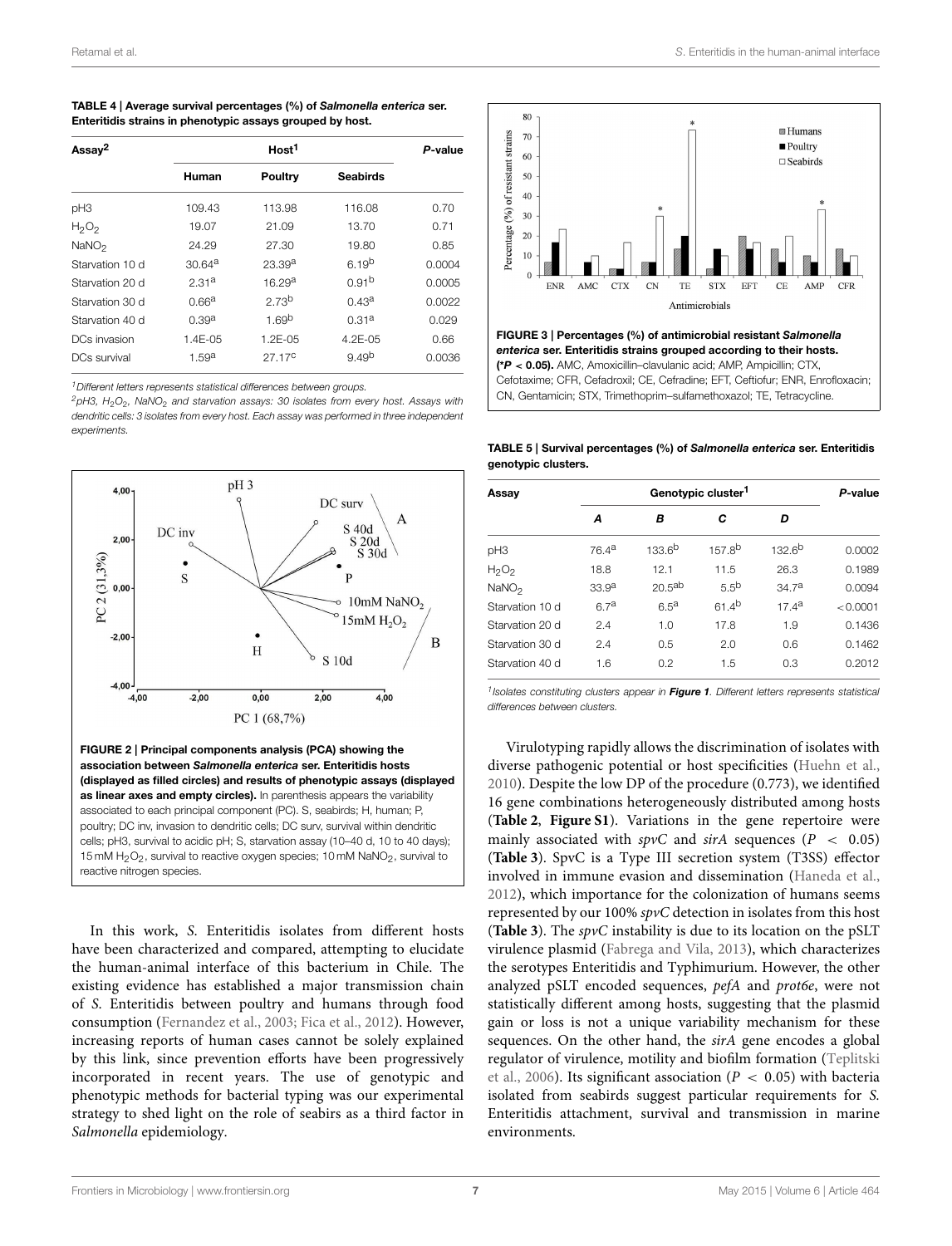Because of its high DP and reproducibility for bacterial typing, the PFGE technique has been utilized to compare Salmonella strains isolated from a diversity of hosts and substrates (Ribot et al., [2006;](#page-9-10) [Zheng et al., 2011;](#page-9-18) [Sandt et al., 2013\)](#page-9-19). In this work, the combination of XbaI PFGE with virulotyping has allowed the best DP (0.949), comparable to PFGE using a combination of XbaI and BlnI restriction enzymes [\(Zou et al., 2012\)](#page-9-20). This procedure is showing several indistinguishable patterns among human, poultry and seabirds isolates (**[Figure 1](#page-5-0)**). Moreover, the MLST analysis has classified all analyzed isolates as belonging to ST11, which is distributed worldwide [\(http://mlst.warwick.ac.uk/](http://mlst.warwick.ac.uk/mlst/) [mlst/\)](http://mlst.warwick.ac.uk/mlst/) and has also been associated with prevalent phage types [\(Pan et al., 2009\)](#page-9-7),

Overall, genotypic data suggests that wild birds are sharing bacteria, whether directly or indirectly, with poultry and humans, participating in the transmission cycle of S. Enteritidis in Chile.

Phenotypic assays were performed in order to determine the pathogenic potential of Salmonella isolates from different hosts. The analyzed conditions are mainly found when bacteria face the gastrointestinal lumen upon entering a host via ingestion and within the phagolysosomal environment in phagocytic cells [\(Behnsen et al., 2015\)](#page-8-14), although survival as free-living bacteria in water, soil or within protozoa in extra-host settings represents a similar challenge [\(Spector and Kenyon, 2012\)](#page-9-21).

In this work we were able to determine differences among S. Enteritidis strains ( $P < 0.05$ ) in all phenotypic assays. When results were grouped according to host source, starvation survival constitutes the unique in vitro assay that demonstrates differences (P < 0.05) among hosts (**[Table 4](#page-5-1)**), showing that seabird isolates are the most susceptible to nutrient deprivation at 37◦C. The human isolates demonstrated a critical downshift between 10 and 30 days (**[Table 4](#page-5-1)**), suggesting a better adaptation to shorter rather than longer periods of starvation. Moreover, poultry strains not only had the highest survival rate to starvation during the entire experiment, but also showed the highest resistance when all in vitro assays were considered. Because of that, they are the best represented among the top 10 most resistant strains within every survival assay (**[Figure S3](#page-8-11)**).

Unexpectedly, genotypic clustering at 95% similarity (**[Figure 1](#page-5-0)**) was associated with three survival phenotypes (**[Table 5](#page-6-2)**) in contrast to previous reports with this serotype which, although not using the same methods, did not find such association [\(Betancor et al., 2009;](#page-8-15) [Yim et al., 2010\)](#page-9-9). The cluster A appear the most defective in pH 3 assay, probably due to absence of seabirds' isolates, which showed the best (non-statistical,  $P > 0.05$ ) fitness in this challenge (**[Figure 2](#page-6-0)**, **[Table 4](#page-5-1)**). Interestingly, the cluster C, which is the unique cluster composed by isolates from the three hosts, is associated with the lowest performance in NaNO<sub>2</sub>-derived free radicals and the highest survival to a short-term starvation condition (**[Table 5](#page-6-2)**). Whether the transmission between aquatic and terrestrial hosts, suggested by the high genetic similitude of bacteria within cluster C, could be facilitated by such combination of phenotypic responses, is a question that remains to be elucidated.

During the infective process it has been determined that a critical survival challenge facing S. Enteritidis inside its host is DCs, because it cannot replicate within these cells as well as in macrophages after invasion [\(Swart and Hensel,](#page-9-22) [2012\)](#page-9-22). In order to determine a correlation between in vitro phenotypes and survival within human dendritic cells, we performed a gentamicin protection assay using differentiated human peripheral blood monocytes infected with the most resistant Salmonella strains isolated from the three hosts. Interestingly, the highest correlation was found with starvation assays at 20 ( $r = 0.93$ ), 30 ( $r = 0.92$ ), and 40 days ( $r =$ 0.94), suggesting this in vitro assay is a predictor of bacterial behavior in the intracellular environment and the pathogenic potential in the human host. In this assay, poultry isolates have again shown the highest survival rate, and unexpectedly, human isolates were the most susceptible (**[Table 4](#page-5-1)**). Consistently, poultry strains have shown the highest survival rates in most assays, suggesting an increased virulence. It is probable that the high contact rates within poultry flocks promote selection of the most rapidly replicating and most virulent clones, because the transmission to other animals will occur no matter the clinical outcome in infected hosts [\(Berngruber et al., 2013\)](#page-8-16). When represented graphically (**[Figure 2](#page-6-0)**), the relationship between survival to pathogenicity-associated stresses and the source of Salmonella isolates highlights the mentioned differential bacterial performances. Furthermore, two groups of assays are formed according to their correlations, one including the short-term starvation survival (S 10 d) with resistance against free radicals (B, **[Figure 2](#page-6-0)**), and the other including long-term starvation survival (S 20, 30, 40 d) with survival within DCs (A, **[Figure 2](#page-6-0)**). This reflects that within each group, the bacterial mechanisms to resist these challenges are sharing stimuli, regulatory factors or effectors, in agreement with previous studies in other bacteria [\(Watson et al., 1998;](#page-9-23) [Cuny et al., 2005\)](#page-8-17).

The high amount of prescribed antimicrobials in human and veterinary medicine represent a global concern because of the spread of antimicrobial resistant infectious pathogens [\(WHO,](#page-9-24) [2014\)](#page-9-24). In general, S. Enteritidis isolates have shown low resistance levels against antimicrobials [\(Huehn et al., 2010;](#page-9-8) [Sandt et al.,](#page-9-19) [2013\)](#page-9-19), contrasting with our results that show host-associated variability in this matter and suggest an overall high frequency of drug resistance and MDR phenotypes, especially in wild birds. From antimicrobials tested, the highest frequencies of resistances were detected against ceftiofur in humans (20%) and against tetracycline in poultry (20%) and wild birds (73%). This constitutes a concerning situation since ceftiofur is prescribed for animal use only, suggesting transmission of resistant strains from animals to humans. Isolates belonging to seabirds expressed significantly higher percentages of resistance ( $P < 0.05$ ) than human and poultry isolates with antimicrobials gentamicin (30%), ampicillin (33%), and tetracycline (73%) (**[Figure 3](#page-6-1)**). The long established environmental persistence of tetracyclines [\(Hamscher et al., 2002\)](#page-8-18), could explain the high resistance to this antimicrobial. The environment can persistently spread resistant bacteria and sublethal antimicrobial concentrations that, derived from anthropogenic activities (mainly animal farms and wastewater), can select for resistance [\(Tello et al.,](#page-9-25) [2012;](#page-9-25) [Andersson and Hughes, 2014\)](#page-8-19). Besides, the appearing of virulence-resistance plasmids that encode antimicrobial resistance and virulence factors, determines co-selection of these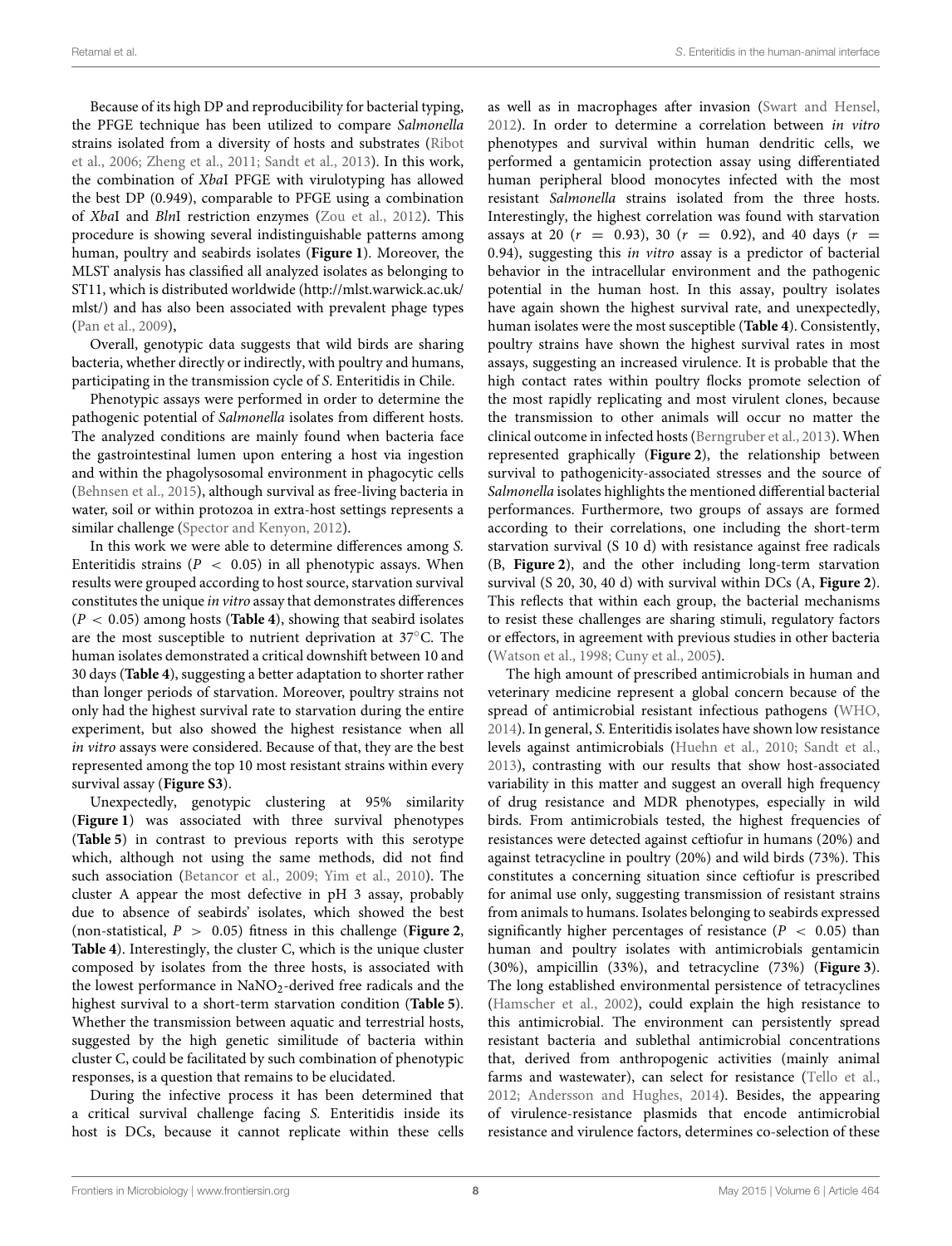functions even in the absence of antimicrobials [\(Rodriguez et al.,](#page-9-26) [2012b;](#page-9-26) [Gullberg et al., 2014\)](#page-8-20), which could also explain our findings. In any case, these situations represents a potential risk to both public and animal health [\(Wellington et al., 2013\)](#page-9-27), and justifies the study of these hosts as bio-indicators of resistance traits dispersion into the environment [\(da Costa et al., 2013\)](#page-8-21).

Altogether, genotypic and phenotypic evidence gathered in this study suggest that S. Enteritidis is circulating among wildlife, domestic animals and humans, with human beings participating as incidental (spill-over) hosts. Seabirds can be reservoirs of Salmonella strains with potential risk to public and animal health, and could partially explain the progressive rise in the incidence of these serotype-associated outbreaks. Whether such transmission among hosts is direct or indirect is a question that should be addressed in future analyses. Our results support the establishment of biosecurity measures for animal farms and systematic Salmonella surveillance campaigns in seabirds, determining not only the genetic similarities of bacterial strains but also their pathogenic potential in susceptible hosts.

## Acknowledgments

We thank Natalia Paredes, Pilar Lillo, Paula Vicencio and Pilar Rodriguez for their collaboration in experimental procedures.

## References

- <span id="page-8-7"></span>Achtman, M., Wain, J., Weill, F. X., Nair, S., Zhou, Z., Sangal, V., et al. (2012). Multilocus sequence typing as a replacement for serotyping in Salmonella enterica. PLoS Pathog. 8:e1002776. doi: 10.1371/journal.ppat.1002776
- <span id="page-8-19"></span>Andersson, D. I., and Hughes, D. (2014). Microbiological effects of sublethal levels of antibiotics. Nat. Rev. Microbiol. 12, 465–478. doi: 10.1038/nrmicro3270
- <span id="page-8-14"></span>Behnsen, J., Perez-Lopez, A., Nuccio, S. P., and Raffatellu, M. (2015). Exploiting host immunity: the Salmonella paradigm. Trends Immunol. 36, 112–120. doi: 10.1016/j.it.2014.12.003
- <span id="page-8-16"></span>Berngruber, T. W., Froissart, R., Choisy, M., and Gandon, S. (2013). Evolution of virulence in emerging epidemics. PLoS Pathog. 9:e1003209. doi: 10.1371/journal.ppat.1003209
- <span id="page-8-15"></span>Betancor, L., Yim, L., Fookes, M., Martinez, A., Thomson, N. R., Ivens, A., et al. (2009). Genomic and phenotypic variation in epidemic-spanning Salmonella enterica serovar Enteritidis isolates. BMC Microbiol. 9:237. doi: 10.1186/1471- 2180-9-237
- <span id="page-8-8"></span>CLSI. (2010). Performance Standards for Antimicrobial Susceptibility Testing; Twentieth Informational Supplement. Wayne, PA: Clinical and Laboratory Standards Institute.
- <span id="page-8-17"></span>Cuny, C., Dukan, L., Fraysse, L., Ballesteros, M., and Dukan, S. (2005). Investigation of the first events leading to loss of culturability during Escherichia coli starvation: future nonculturable bacteria form a subpopulation. J. Bacteriol. 187, 2244–2248. doi: 10.1128/JB.187.7.2244-2248.2005
- <span id="page-8-21"></span>da Costa, P. M., Loureiro, L., and Matos, A. J. (2013). Transfer of multidrugresistant bacteria between intermingled ecological niches: the interface between humans, animals and the environment. Int. J. Environ. Res. Public Health 10, 278–294. doi: 10.3390/ijerph10010278
- <span id="page-8-3"></span>Dhama, K., Mahendran, M., and Tomar, S. (2008). Pathogens transmitted by migratory birds: threat perceptions to poultry health and production. Int. J. Poultry Sci. 7, 516–525. doi: 10.3923/ijps.2008. 516.525
- <span id="page-8-13"></span>Fabrega, A., and Vila, J. (2013). Salmonella enterica serovar Typhimurium skills to succeed in the host: virulence and regulation. Clin. Microbiol. Rev. 26, 308–341. doi: 10.1128/CMR.00066-12

We also thank María Esther Saldías (Servicio Agrícola y Ganadero) and Alda Fernández (Instituto de Salud Pública) for providing Salmonella strains used in this study. This research received financial support from Fondecyt projects # 11110398, 1070464 and from the International Society for Infectious Diseases through its Small Grants program.

# Supplementary Material

The Supplementary Material for this article can be found online at: [http://journal.frontiersin.org/article/10.3389/fmicb.](http://journal.frontiersin.org/article/10.3389/fmicb.2015.00464/abstract) [2015.00464/abstract](http://journal.frontiersin.org/article/10.3389/fmicb.2015.00464/abstract)

<span id="page-8-9"></span>Figure S1 | Dendogram showing genetic similarities (%) between Salmonella enterica ser. Enteritidis strains resulting from PCR data. For each strain, detected genes (black boxes) and host are also shown. The tree was constructed using the UPGMA method with the software TREECON (1000 replicates).

<span id="page-8-10"></span>Figure S2 | Dendogram showing genetic similarities (%) between Salmonella enterica ser. Enteritidis strains resulting from PFGE XbaI data. For each strain, the genotypic pattern and host are also shown. The tree was constructed using the UPGMA method with the GEL COMPAR II software (1000 replicates) with a 1% of tolerance in band position.

<span id="page-8-11"></span>Figure S3 | Number of Salmonella enterica ser. Enteritidis strains within the top 10 most resistant isolates in every stressful challenge, according to their host source.

- <span id="page-8-1"></span>Fernandez, J., Fica, A., Ebensperger, G., Calfullan, H., Prat, S., Fernandez, A., et al. (2003). Analysis of molecular epidemiology of chilean Salmonella enterica serotype enteritidis isolates by pulsed-field gel electrophoresis and bacteriophage typing. J. Clin. Microbiol. 41, 1617–1622. doi: 10.1128/JCM.41.4.1617-1622.2003
- <span id="page-8-2"></span>Fica, A., Acosta, G., Dabanch, J., Perret, C., Torres, M., Lopez, J., et al. (2012). [Salmonellosis outbreaks and the size and role of the Chilean State]. Rev. Chilena Infectol. 29, 207–214. doi: 10.4067/S0716-10182012000200014
- <span id="page-8-6"></span>Fresno, M., Barrera, V., Gornall, V., Lillo, P., Paredes, N., Abalos, P., et al. (2013). Identification of diverse Salmonella Serotypes, Virulotypes, and antimicrobial resistance phenotypes in waterfowl from chile. Vector Borne Zoonotic Dis. 13, 884–887. doi: 10.1089/vbz.2013.1408
- <span id="page-8-5"></span>Gruszynski, K., Pao, S., Kim, C., Toney, D. M., Wright, K., Colon, A., et al. (2014). Evaluating gulls as potential vehicles of Salmonella enterica serotype Newport (JJPX01.0061) contamination of tomatoes grown on the eastern shore of Virginia. Appl. Environ. Microbiol. 80, 235–238. doi: 10.1128/AEM.02809-13
- <span id="page-8-20"></span>Gullberg, E., Albrecht, L. M., Karlsson, C., Sandegren, L., and Andersson, D. I. (2014). Selection of a multidrug resistance plasmid by sublethal levels of antibiotics and heavy metals. MBio 5, e01918–e01914. doi: 10.1128/mBio.01918-14
- <span id="page-8-18"></span>Hamscher, G., Sczesny, S., Hoper, H., and Nau, H. (2002). Determination of persistent tetracycline residues in soil fertilized with liquid manure by highperformance liquid chromatography with electrospray ionization tandem mass spectrometry. Anal. Chem. 74, 1509–1518. doi: 10.1021/ac015588m
- <span id="page-8-12"></span>Haneda, T., Ishii, Y., Shimizu, H., Ohshima, K., Iida, N., Danbara, H., et al. (2012). Salmonella type III effector SpvC, a phosphothreonine lyase, contributes to reduction in inflammatory response during intestinal phase of infection. Cell. Microbiol. 14, 485–499. doi: 10.1111/j.1462-5822.2011.01733.x
- <span id="page-8-0"></span>Hendriksen, R. S., Vieira, A. R., Karlsmose, S., Lo Fo Wong, D. M., Jensen, A. B., Wegener, H. C., et al. (2011). Global monitoring of Salmonella serovar distribution from the World Health Organization Global Foodborne Infections Network Country Data Bank: results of quality assured laboratories from 2001 to 2007. Foodborne Pathog. Dis. 8, 887–900. doi: 10.1089/fpd.2010.0787
- <span id="page-8-4"></span>Horton, R. A., Wu, G., Speed, K., Kidd, S., Davies, R., Coldham, N. G., et al. (2013). Wild birds carry similar Salmonella enterica serovar Typhimurium strains to